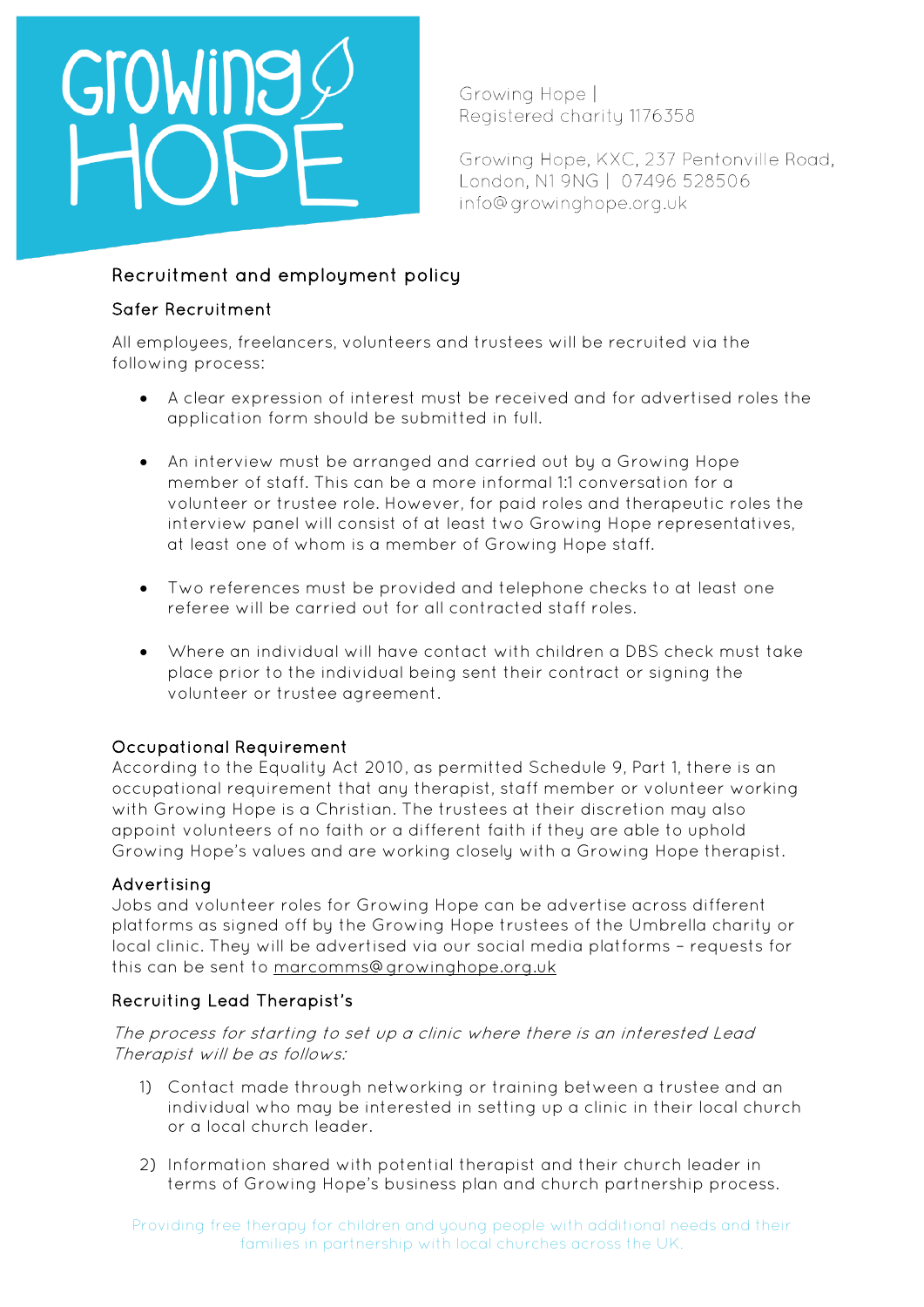

Growing Hope | Reaistered charity 1176358

Growing Hope, KXC, 237 Pentonville Road, London, N1 9NG | 07496 528506 info@growinghope.org.uk

- 3) Local church has the opportunity to explore the interest within their church community and possibility of setting up a local Growing Hope.
- 4) Initial meeting organised between a Growing Hope trustee, church leader and potential therapist. This will provide an opportunity for the Growing Hope trustee to understand the potential of the local therapist
- 5) The local church leader will have a responsibility, together with the lead therapist and clinic manager, to invite individuals to the board of trustees.
- 6) Local church leader and at least one other senior member of the staff team to arrange an interview process for the local therapist in order to assess their suitability to become a part of the local staff team. As part of this process the local church leader should also ascertain whether any other health care professionals with experience working with children and young people, who are part of the local church, would possibly be suitable for the role.
- 7) Growing Hope (umbrella) trustees to receive a CV and references for the potential therapist together with proof that they are a member of the Health Care Professions Council and their professional body.
- 8) If both the local church and Growing Hope are satisfied with the suitability of the therapist then an initial agreement in writing will be drawn up with timescales, specific to the local church, agreed at the time.
- 9) Growing Hope will support the process of applying for charity status.
- 10) Growing Hope will provide set up funding according to the needs of the local Growing Hope.
- 11) Growing Hope will support the new local Growing Hope with their fundraising process.

Where there is not a potential lead therapist the Clinic Set up procedure will be followed and the church and trustees will sign the partnership agreement prior to recruiting for a therapist through advertising on relevant platforms such as social media, church networks, The Royal College of Occupational therapy, The Chartered Society of Physiotherapist and the Royal College of Speech and Language Therapy.

Date Adopted: March 2019

Date updated: June 2021